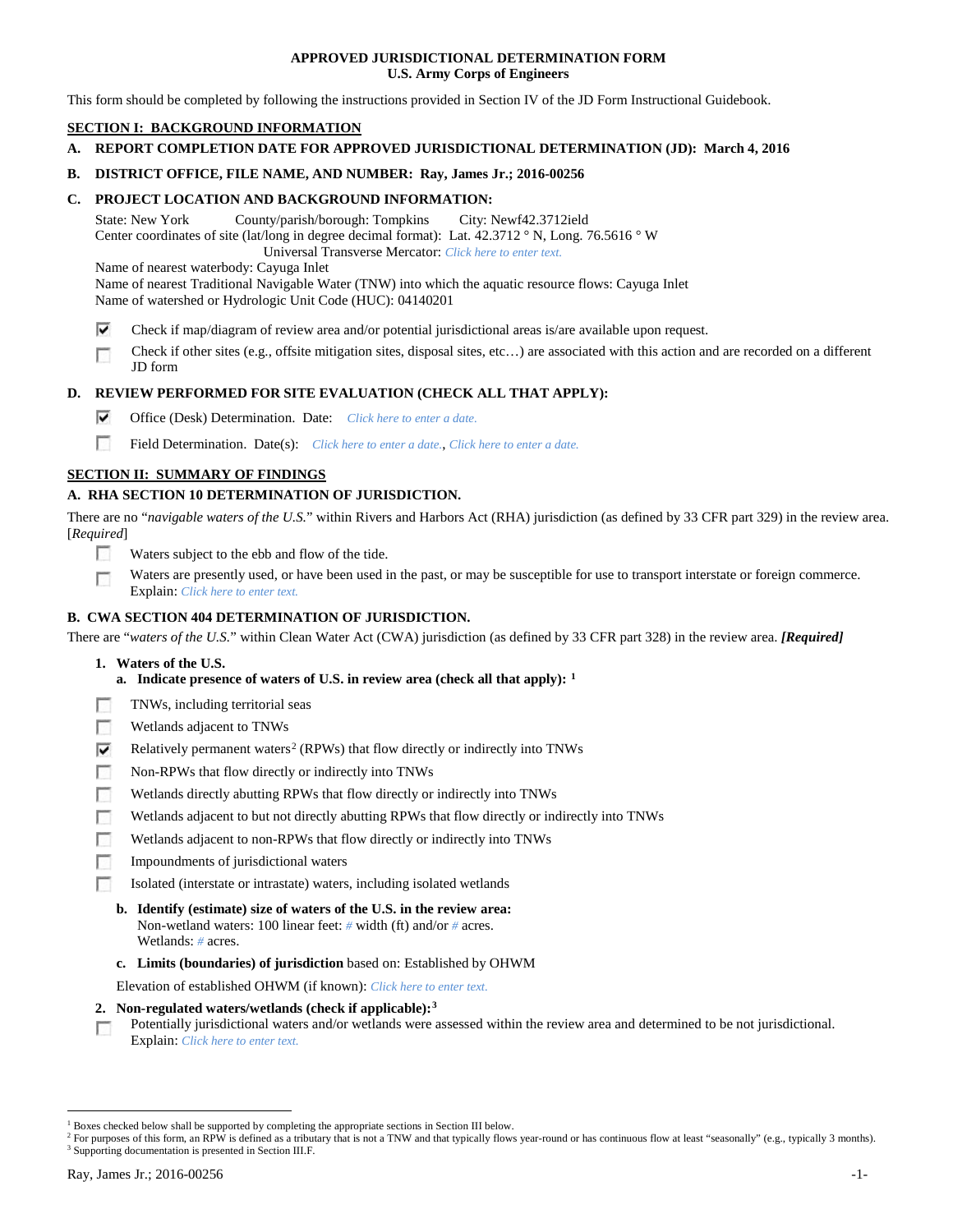## **SECTION III: CWA ANALYSIS**

### **A. TNWs AND WETLANDS ADJACENT TO TNWs**

**The agencies will assert jurisdiction over TNWs and wetlands adjacent to TNWs. If the aquatic resource is a TNW, complete Section III.A.1 and Section III.D.1. only; if the aquatic resource is a wetland adjacent to a TNW, complete Sections III.A.1 and 2 and Section III.D.1.; otherwise, see Section III.B below**.

- **1. TNW**  Identify TNW: *Click here to enter text.*
	- Summarize rationale supporting determination: *Click here to enter text.*
- **2. Wetland adjacent to TNW** Summarize rationale supporting conclusion that wetland is "adjacent": *Click here to enter text.*

## **B. CHARACTERISTICS OF TRIBUTARY (THAT IS NOT A TNW) AND ITS ADJACENT WETLANDS (IF ANY):**

**This section summarizes information regarding characteristics of the tributary and its adjacent wetlands, if any, and it helps determine whether or not the standards for jurisdiction established under Rapanos have been met.** 

**The agencies will assert jurisdiction over non-navigable tributaries of TNWs where the tributaries are "relatively permanent waters" (RPWs), i.e. tributaries that typically flow year-round or have continuous flow at least seasonally (e.g., typically 3 months). A wetland that directly abuts an RPW is also jurisdictional. If the aquatic resource is not a TNW, but has year-round (perennial) flow, skip to Section III.D.2. If the aquatic resource is a wetland directly abutting a tributary with perennial flow, skip to Section III.D.4.**

**A wetland that is adjacent to but that does not directly abut an RPW requires a significant nexus evaluation. Corps districts and EPA regions will include in the record any available information that documents the existence of a significant nexus between a relatively permanent tributary that is not perennial (and its adjacent wetlands if any) and a traditional navigable water, even though a significant nexus finding is not required as a matter of law.**

**If the waterbody[4](#page-1-0) is not an RPW, or a wetland directly abutting an RPW, a JD will require additional data to determine if the waterbody has a significant nexus with a TNW. If the tributary has adjacent wetlands, the significant nexus evaluation must consider the tributary in combination with all of its adjacent wetlands. This significant nexus evaluation that combines, for analytical purposes, the tributary and all of its adjacent wetlands is used whether the review area identified in the JD request is the tributary, or its adjacent wetlands, or both. If the JD covers a tributary with adjacent wetlands, complete Section III.B.1 for the tributary, Section III.B.2 for any onsite wetlands, and Section III.B.3 for all wetlands adjacent to that tributary, both onsite and offsite. The determination whether a significant nexus exists is determined in Section III.C below.**

**1. Characteristics of non-TNWs that flow directly or indirectly into TNW**

**(i) General Area Conditions:**

Watershed size: *# Choose an item.* Drainage area: *# Choose an item.*

Average annual rainfall: *#* inches Average annual snowfall: *#* inches

### **(ii) Physical Characteristics:**

- (a) Relationship with TNW:
	- Tributary flows directly into TNW.

Tributary flows through *Choose an item.* tributaries before entering TNW.

Project waters are *Choose an item.* river miles from TNW. Project waters are *Choose an item.* river miles from RPW. Project waters are *Choose an item.* aerial (straight) miles from TNW. Project waters are *Choose an item.* aerial (straight) miles from RPW. Project waters cross or serve as state boundaries. Explain: *Click here to enter text.*

Identify flow route to TNW[5:](#page-1-1) *Click here to enter text.* Tributary stream order, if known: *Click here to enter text.*

(b) General Tributary Characteristics (check all that apply):

**Tributary** is: Natural

- Artificial (man-made). Explain: *Click here to enter text.*
- Manipulated (man-altered). Explain: *Click here to enter text.*

<span id="page-1-0"></span><sup>&</sup>lt;sup>4</sup> Note that the Instructional Guidebook contains additional information regarding swales, ditches, washes, and erosional features generally and in the arid West.

<span id="page-1-1"></span><sup>5</sup> Flow route can be described by identifying, e.g., tributary a, which flows through the review area, to flow into tributary b, which then flows into TNW.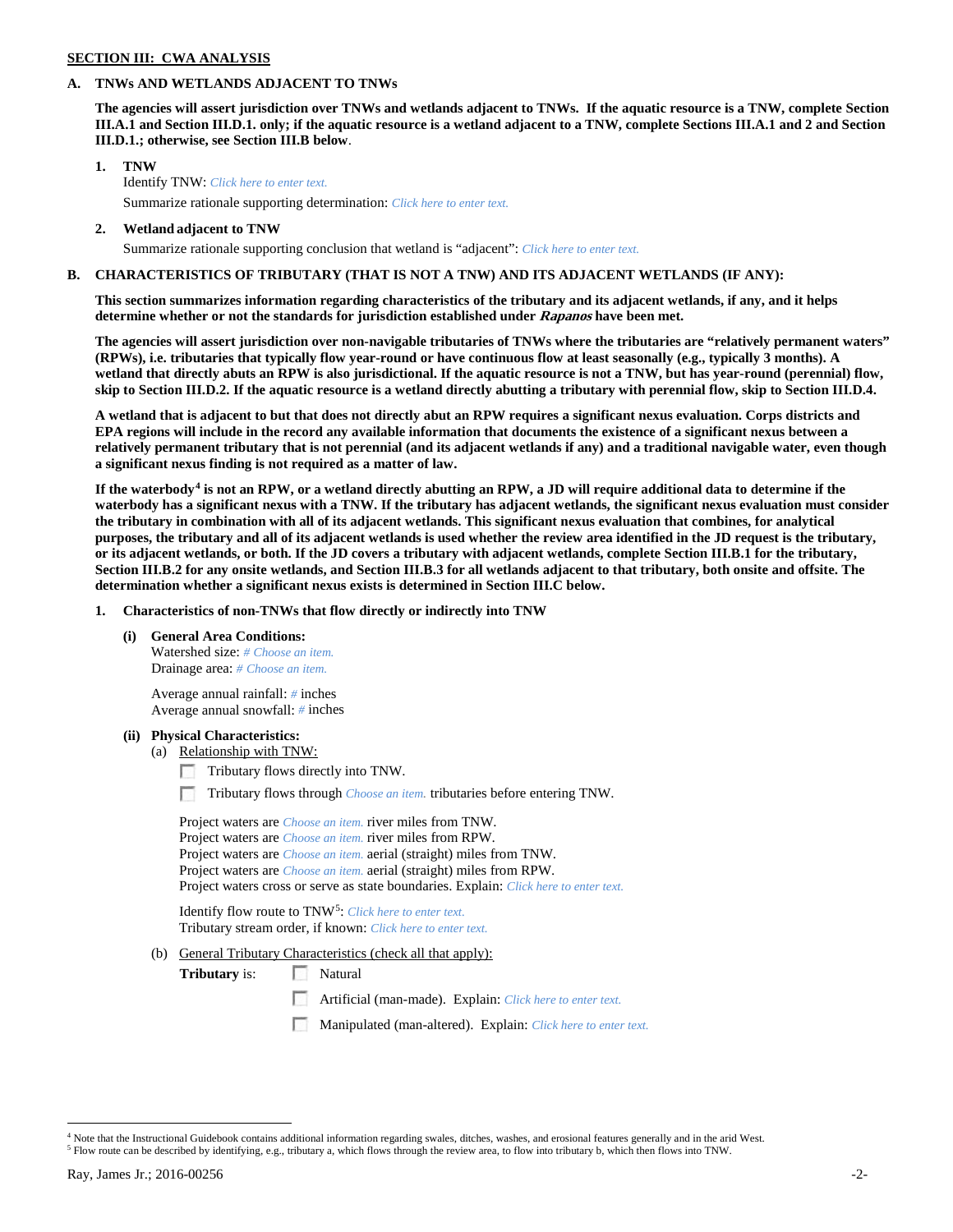|     |                                                                                                                                                                                                                                                                                                                                                                                                                                                                                                                                                  | <b>Tributary</b> properties with respect to top of bank (estimate):<br>Average width: # feet<br>Average depth: # feet<br>Average side slopes: Choose an item.                                                                                                        |  |                                                     |              |                                   |  |                                                                                                                                     |  |  |  |  |  |
|-----|--------------------------------------------------------------------------------------------------------------------------------------------------------------------------------------------------------------------------------------------------------------------------------------------------------------------------------------------------------------------------------------------------------------------------------------------------------------------------------------------------------------------------------------------------|----------------------------------------------------------------------------------------------------------------------------------------------------------------------------------------------------------------------------------------------------------------------|--|-----------------------------------------------------|--------------|-----------------------------------|--|-------------------------------------------------------------------------------------------------------------------------------------|--|--|--|--|--|
|     | Primary tributary substrate composition (check all that apply):                                                                                                                                                                                                                                                                                                                                                                                                                                                                                  |                                                                                                                                                                                                                                                                      |  |                                                     |              |                                   |  |                                                                                                                                     |  |  |  |  |  |
|     |                                                                                                                                                                                                                                                                                                                                                                                                                                                                                                                                                  | Silts                                                                                                                                                                                                                                                                |  | Sands                                               |              |                                   |  | Concrete                                                                                                                            |  |  |  |  |  |
|     |                                                                                                                                                                                                                                                                                                                                                                                                                                                                                                                                                  | Cobbles                                                                                                                                                                                                                                                              |  | Gravel                                              |              |                                   |  | Muck                                                                                                                                |  |  |  |  |  |
|     |                                                                                                                                                                                                                                                                                                                                                                                                                                                                                                                                                  | Bedrock                                                                                                                                                                                                                                                              |  | Vegetation. Type/% cover: Click here to enter text. |              |                                   |  |                                                                                                                                     |  |  |  |  |  |
|     | Other. Explain: Click here to enter text.                                                                                                                                                                                                                                                                                                                                                                                                                                                                                                        |                                                                                                                                                                                                                                                                      |  |                                                     |              |                                   |  |                                                                                                                                     |  |  |  |  |  |
| (c) | Tributary condition/stability [e.g., highly eroding, sloughing banks]. Explain: Click here to enter text.<br>Presence of run/riffle/pool complexes. Explain: Click here to enter text.<br>Tributary geometry: Choose an item.<br>Tributary gradient (approximate average slope): #%<br>Flow:<br>Tributary provides for: Choose an item.<br>Estimate average number of flow events in review area/year: Choose an item.<br>Describe flow regime: Click here to enter text.<br>Other information on duration and volume: Click here to enter text. |                                                                                                                                                                                                                                                                      |  |                                                     |              |                                   |  |                                                                                                                                     |  |  |  |  |  |
|     |                                                                                                                                                                                                                                                                                                                                                                                                                                                                                                                                                  |                                                                                                                                                                                                                                                                      |  |                                                     |              |                                   |  |                                                                                                                                     |  |  |  |  |  |
|     |                                                                                                                                                                                                                                                                                                                                                                                                                                                                                                                                                  |                                                                                                                                                                                                                                                                      |  |                                                     |              |                                   |  |                                                                                                                                     |  |  |  |  |  |
|     | <b>Surface flow is:</b> Choose an item. <b>Characteristics:</b> Click here to enter text.<br>Subsurface flow: Choose an item. Explain findings: Click here to enter text.<br>Dye (or other) test performed: Click here to enter text.                                                                                                                                                                                                                                                                                                            |                                                                                                                                                                                                                                                                      |  |                                                     |              |                                   |  |                                                                                                                                     |  |  |  |  |  |
|     | Tributary has (check all that apply):<br>$\Box$ Bed and banks<br>$\Box$ OHWM <sup>6</sup> (check all indicators that apply):                                                                                                                                                                                                                                                                                                                                                                                                                     |                                                                                                                                                                                                                                                                      |  |                                                     |              |                                   |  |                                                                                                                                     |  |  |  |  |  |
|     |                                                                                                                                                                                                                                                                                                                                                                                                                                                                                                                                                  | $\Box$ clear, natural line impressed on the bank $\Box$                                                                                                                                                                                                              |  |                                                     |              | the presence of litter and debris |  |                                                                                                                                     |  |  |  |  |  |
|     |                                                                                                                                                                                                                                                                                                                                                                                                                                                                                                                                                  | changes in the character of soil<br><b>Allen</b>                                                                                                                                                                                                                     |  |                                                     |              |                                   |  | destruction of terrestrial vegetation                                                                                               |  |  |  |  |  |
|     |                                                                                                                                                                                                                                                                                                                                                                                                                                                                                                                                                  | shelving                                                                                                                                                                                                                                                             |  |                                                     | <b>Fill</b>  | the presence of wrack line        |  |                                                                                                                                     |  |  |  |  |  |
|     |                                                                                                                                                                                                                                                                                                                                                                                                                                                                                                                                                  |                                                                                                                                                                                                                                                                      |  | vegetation matted down, bent, or absent             |              | sediment sorting                  |  |                                                                                                                                     |  |  |  |  |  |
|     |                                                                                                                                                                                                                                                                                                                                                                                                                                                                                                                                                  | leaf litter disturbed or washed away                                                                                                                                                                                                                                 |  |                                                     |              | scour                             |  |                                                                                                                                     |  |  |  |  |  |
|     |                                                                                                                                                                                                                                                                                                                                                                                                                                                                                                                                                  | sediment deposition<br><b>COLLEGE</b>                                                                                                                                                                                                                                |  |                                                     | L.           |                                   |  | multiple observed or predicted flow events                                                                                          |  |  |  |  |  |
|     |                                                                                                                                                                                                                                                                                                                                                                                                                                                                                                                                                  | water staining                                                                                                                                                                                                                                                       |  |                                                     |              |                                   |  | abrupt change in plant community Click here to enter text.                                                                          |  |  |  |  |  |
|     |                                                                                                                                                                                                                                                                                                                                                                                                                                                                                                                                                  | other (list): Click here to enter text.                                                                                                                                                                                                                              |  |                                                     |              |                                   |  |                                                                                                                                     |  |  |  |  |  |
|     |                                                                                                                                                                                                                                                                                                                                                                                                                                                                                                                                                  | $\Box$ Discontinuous OHWM. <sup>7</sup> Explain: Click here to enter text.<br>If factors other than the OHWM were used to determine lateral extent of CWA jurisdiction (check all that apply):<br>High Tide Line indicated by:<br>Mean High Water Mark indicated by: |  |                                                     |              |                                   |  |                                                                                                                                     |  |  |  |  |  |
|     |                                                                                                                                                                                                                                                                                                                                                                                                                                                                                                                                                  | oil or scum line along shore objects                                                                                                                                                                                                                                 |  |                                                     |              | survey to available datum;        |  |                                                                                                                                     |  |  |  |  |  |
|     |                                                                                                                                                                                                                                                                                                                                                                                                                                                                                                                                                  |                                                                                                                                                                                                                                                                      |  | fine shell or debris deposits (foreshore)           | <b>I</b> and | physical markings;                |  |                                                                                                                                     |  |  |  |  |  |
|     |                                                                                                                                                                                                                                                                                                                                                                                                                                                                                                                                                  | physical markings/characteristics                                                                                                                                                                                                                                    |  |                                                     |              |                                   |  | vegetation lines/changes in vegetation types.                                                                                       |  |  |  |  |  |
|     |                                                                                                                                                                                                                                                                                                                                                                                                                                                                                                                                                  | tidal gauges                                                                                                                                                                                                                                                         |  |                                                     |              |                                   |  |                                                                                                                                     |  |  |  |  |  |
|     |                                                                                                                                                                                                                                                                                                                                                                                                                                                                                                                                                  | other (list): Click here to enter text.<br><b>COL</b>                                                                                                                                                                                                                |  |                                                     |              |                                   |  |                                                                                                                                     |  |  |  |  |  |
|     |                                                                                                                                                                                                                                                                                                                                                                                                                                                                                                                                                  | (iii) Chemical Characteristics:                                                                                                                                                                                                                                      |  |                                                     |              |                                   |  | Characterize tributary (e.g., water color is clear, discolored, oily film; water quality; general watershed characteristics, etc.). |  |  |  |  |  |

Explain: *Click here to enter text.*

Identify specific pollutants, if known: *Click here to enter text.*

<span id="page-2-1"></span><span id="page-2-0"></span> <sup>6</sup> <sup>6</sup>A natural or man-made discontinuity in the OHWM does not necessarily sever jurisdiction (e.g., where the stream temporarily flows underground, or where the OHWM has been removed by development or agricultural practices). Where there is a break in the OHWM that is unrelated to the waterbody's flow regime (e.g., flow over a rock outcrop or through a culvert), the agencies will look for indicators of flow above and below the break. 7 Ibid.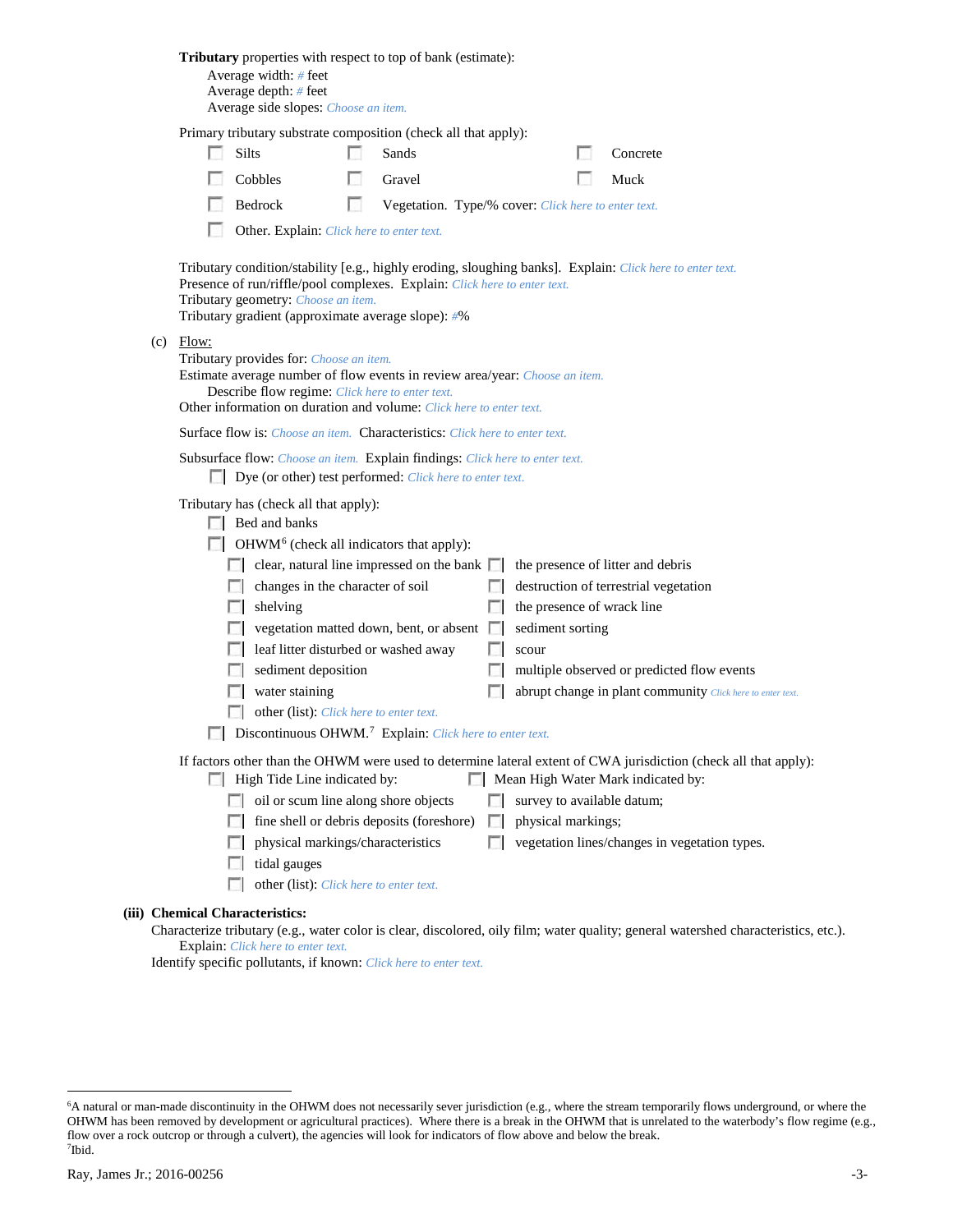### **(iv) Biological Characteristics. Channel supports (check all that apply):**

- Riparian corridor. Characteristics (type, average width): *Click here to enter text.*
- Wetland fringe. Characteristics: *Click here to enter text.*
- Habitat for:
	- Federally Listed species. Explain findings: *Click here to enter text.*
	- Fish/spawn areas. Explain findings: *Click here to enter text.*
	- Other environmentally-sensitive species. Explain findings: *Click here to enter text.* п.
	- n Aquatic/wildlife diversity. Explain findings: *Click here to enter text.*

#### **2. Characteristics of wetlands adjacent to non-TNW that flow directly or indirectly into TNW**

#### **(i) Physical Characteristics:**

- (a) General Wetland Characteristics:
	- Properties:

Wetland size: *#* acres Wetland type. Explain: *Click here to enter text.*

Wetland quality. Explain: *Click here to enter text.*

Project wetlands cross or serve as state boundaries. Explain: *Click here to enter text.*

(b) General Flow Relationship with Non-TNW: Flow is: *Choose an item.* Explain: *Click here to enter text.*

Surface flow is: *Choose an item.* Characteristics: *Click here to enter text.*

Subsurface flow: *Choose an item.* Explain findings: *Click here to enter text.*

Dye (or other) test performed: *Click here to enter text.*

#### (c) Wetland Adjacency Determination with Non-TNW:

- $\Box$  Directly abutting
- Not directly abutting
	- 100 Discrete wetland hydrologic connection. Explain: *Click here to enter text.*
	- Ecological connection. Explain: *Click here to enter text.* **The Contract of the Contract of the Contract of the Contract of the Contract of the Contract of the Contract of the Contract of the Contract of the Contract of the Contract of the Contract of the Contract of the Contract**
	- $\sim$ Separated by berm/barrier. Explain: *Click here to enter text.*
- (d) Proximity (Relationship) to TNW

Project wetlands are *Choose an item.* river miles from TNW. Project waters are *Choose an item.* aerial (straight) miles from TNW. Flow is from: *Choose an item.* Estimate approximate location of wetland as within the *Choose an item.* floodplain.

#### **(ii) Chemical Characteristics:**

Characterize wetland system (e.g., water color is clear, brown, oil film on surface; water quality; general watershed characteristics; etc.). Explain: *Click here to enter text.*

Identify specific pollutants, if known: *Click here to enter text.*

#### **(iii) Biological Characteristics. Wetland supports (check all that apply):**

- Riparian buffer. Characteristics (type, average width): *Click here to enter text.*
- Vegetation type/percent cover. Explain: *Click here to enter text.*
- $\Box$  Habitat for:
	- Federally Listed species. Explain findings: *Click here to enter text*.
	- Fish/spawn areas. Explain findings: *Click here to enter text*.
	- Other environmentally-sensitive species. Explain findings: *Click here to enter text.*
	- Aquatic/wildlife diversity. Explain findings: *Click here to enter text.*

#### **3. Characteristics of all wetlands adjacent to the tributary (if any)**

All wetland(s) being considered in the cumulative analysis: *Choose an item.* Approximately (*#*) acres in total are being considered in the cumulative analysis.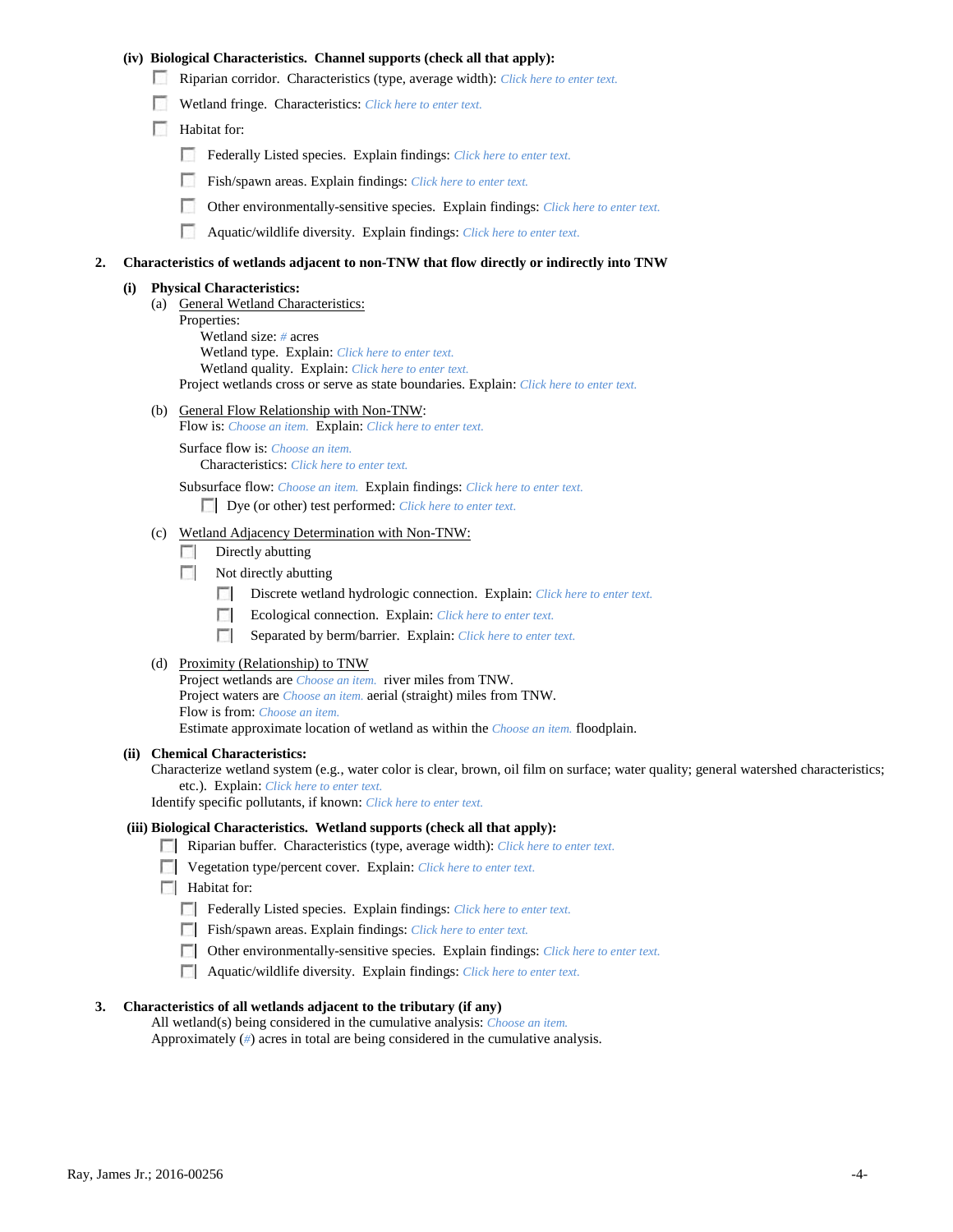For each wetland, specify the following:

| Directly abuts? $(Y/N)$ | Size (in acres) | Directly abuts? $(Y/N)$ | Size (in acres) |
|-------------------------|-----------------|-------------------------|-----------------|
|                         |                 |                         |                 |
| V/N                     |                 | Y/N                     |                 |
| V/N                     |                 | Y/N                     |                 |
|                         |                 | Y/N                     |                 |

Summarize overall biological, chemical and physical functions being performed: *Click here to enter text.*

## **C. SIGNIFICANT NEXUS DETERMINATION**

**A significant nexus analysis will assess the flow characteristics and functions of the tributary itself and the functions performed by any wetlands adjacent to the tributary to determine if they significantly affect the chemical, physical, and biological integrity of a TNW. For each of the following situations, a significant nexus exists if the tributary, in combination with all of its adjacent wetlands, has more than a speculative or insubstantial effect on the chemical, physical and/or biological integrity of a TNW. Considerations when evaluating significant nexus include, but are not limited to the volume, duration, and frequency of the flow of water in the tributary and its proximity to a TNW, and the functions performed by the tributary and all its adjacent wetlands. It is not appropriate to determine significant nexus based solely on any specific threshold of distance (e.g. between a tributary and its adjacent wetland or between a tributary and the TNW). Similarly, the fact an adjacent wetland lies within or outside of a floodplain is not solely determinative of significant nexus.** 

### **Draw connections between the features documented and the effects on the TNW, as identified in the** *Rapanos* **Guidance and discussed in the Instructional Guidebook. Factors to consider include, for example:**

- Does the tributary, in combination with its adjacent wetlands (if any), have the capacity to carry pollutants or flood waters to TNWs, or to reduce the amount of pollutants or flood waters reaching a TNW?
- Does the tributary, in combination with its adjacent wetlands (if any), provide habitat and lifecycle support functions for fish and other species, such as feeding, nesting, spawning, or rearing young for species that are present in the TNW?
- Does the tributary, in combination with its adjacent wetlands (if any), have the capacity to transfer nutrients and organic carbon that support downstream foodwebs?
- Does the tributary, in combination with its adjacent wetlands (if any), have other relationships to the physical, chemical, or biological integrity of the TNW?

### *Note: the above list of considerations is not inclusive and other functions observed or known to occur should be documented below:*

- **1. Significant nexus findings for non-RPW that has no adjacent wetlands and flows directly or indirectly into TNWs.** Explain findings of presence or absence of significant nexus below, based on the tributary itself, then go to Section III.D: *Click here to enter text.*
- **2. Significant nexus findings for non-RPW and its adjacent wetlands, where the non-RPW flows directly or indirectly into TNWs.**  Explain findings of presence or absence of significant nexus below, based on the tributary in combination with all of its adjacent wetlands, then go to Section III.D: *Click here to enter text.*
- **3. Significant nexus findings for wetlands adjacent to an RPW but that do not directly abut the RPW.** Explain findings of presence or absence of significant nexus below, based on the tributary in combination with all of its adjacent wetlands, then go to Section III.D: *Click here to enter text.*

## **D. DETERMINATIONS OF JURISDICTIONAL FINDINGS. THE SUBJECT WATERS/WETLANDS ARE (CHECK ALL THAT APPLY):**

- **1. TNWs and Adjacent Wetlands.** Check all that apply and provide size estimates in review area:
	- TNWs: *#* linear feet *#* width (ft), Or, *#* acres.
	- **Wetlands adjacent to TNWs: # acres.**

## **2. RPWs that flow directly or indirectly into TNWs.**

- $\nabla$  Tributaries of TNWs where tributaries typically flow year-round are jurisdictional. Provide data and rationale indicating that tributary is perennial: The Cauyga Inlet is a perennial waterbody, showing as such on the USGS maps. In addition, photographs show evidence of year round flow, and discussions with the SWCD personnel indicate that this is a perennial waterway.
- Tributaries of TNW where tributaries have continuous flow "seasonally" (e.g., typically three months each year) are jurisdictional. Data supporting this conclusion is provided at Section III.B. Provide rationale indicating that tributary flows seasonally: *Click here to enter text.*.

Provide estimates for jurisdictional waters in the review area (check all that apply):

- $\triangledown$  Tributary waters: 100 linear feet 25 width (ft).
- Other non-wetland waters: # acres.

Identify type(s) of waters: *Click here to enter text.*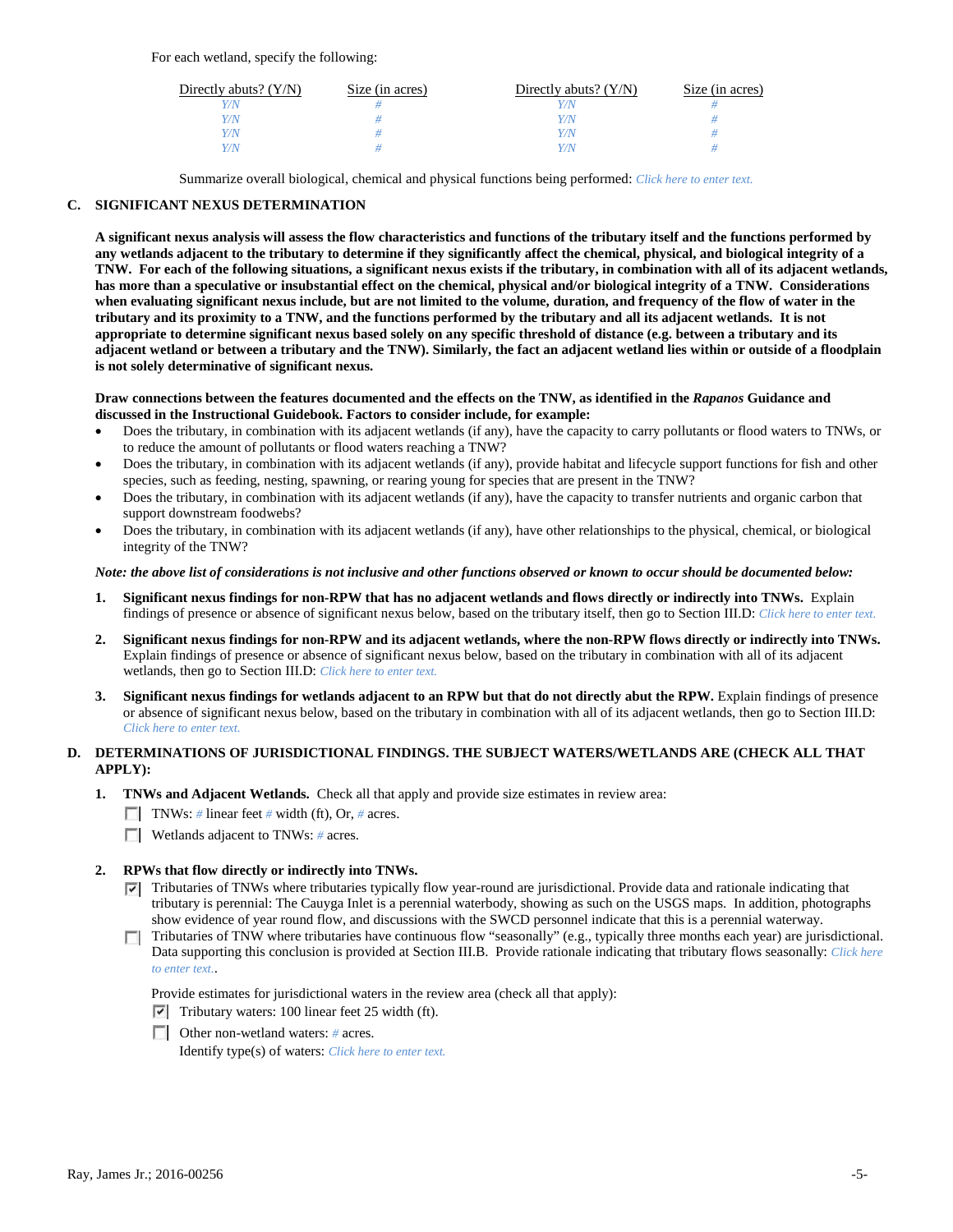### **3. Non-RPWs[8](#page-5-0) that flow directly or indirectly into TNWs.**

Waterbody that is not a TNW or an RPW, but flows directly or indirectly into a TNW, and it has a significant nexus with a TNW is jurisdictional. Data supporting this conclusion is provided at Section III.C.

Provide estimates for jurisdictional waters within the review area (check all that apply):

- **Tributary waters:** # linear feet # width (ft).
- Other non-wetland waters: *#* acres. Identify type(s) of waters: *Click here to enter text.*
- **4. Wetlands directly abutting an RPW that flow directly or indirectly into TNWs.**
	- **Wetlands directly abut RPW and thus are jurisdictional as adjacent wetlands.** 
		- $\Box$  Wetlands directly abutting an RPW where tributaries typically flow year-round. Provide data and rationale indicating that tributary is perennial in Section III.D.2, above. Provide rationale indicating that wetland is directly abutting an RPW: *Click here to enter text.*
		- Wetlands directly abutting an RPW where tributaries typically flow "seasonally." Provide data indicating that tributary is seasonal in Section III.B and rationale in Section III.D.2, above. Provide rationale indicating that wetland is directly abutting an RPW: *Click here to enter text.*

Provide acreage estimates for jurisdictional wetlands in the review area: *#* acres.

- **5. Wetlands adjacent to but not directly abutting an RPW that flow directly or indirectly into TNWs.**
	- $\Box$  Wetlands that do not directly abut an RPW, but when considered in combination with the tributary to which they are adjacent and with similarly situated adjacent wetlands, have a significant nexus with a TNW are jurisidictional. Data supporting this conclusion is provided at Section III.C.

Provide acreage estimates for jurisdictional wetlands in the review area: *#* acres.

- **6. Wetlands adjacent to non-RPWs that flow directly or indirectly into TNWs.** 
	- Wetlands adjacent to such waters, and have when considered in combination with the tributary to which they are adjacent Г. and with similarly situated adjacent wetlands, have a significant nexus with a TNW are jurisdictional. Data supporting this conclusion is provided at Section III.C.

Provide estimates for jurisdictional wetlands in the review area: *#* acres.

**7. Impoundments of jurisdictional waters. [9](#page-5-1)**

As a general rule, the impoundment of a jurisdictional tributary remains jurisdictional.

- Demonstrate that impoundment was created from "waters of the U.S.," or
- Demonstrate that water meets the criteria for one of the categories presented above (1-6), or
- n Demonstrate that water is isolated with a nexus to commerce (see E below).
- **E. ISOLATED [INTERSTATE OR INTRA-STATE] WATERS, INCLUDING ISOLATED WETLANDS, THE USE, DEGRADATION OR DESTRUCTION OF WHICH COULD AFFECT INTERSTATE COMMERCE, INCLUDING ANY SUCH WATERS (CHECK ALL THAT APPLY):[10](#page-5-2)**
	- which are or could be used by interstate or foreign travelers for recreational or other purposes.
	- from which fish or shellfish are or could be taken and sold in interstate or foreign commerce.
	- which are or could be used for industrial purposes by industries in interstate commerce.
	- Interstate isolated waters.Explain: *Click here to enter text.*
	- Other factors.Explain: *Click here to enter text.*

#### **Identify water body and summarize rationale supporting determination:** *Click here to enter text.*

Provide estimates for jurisdictional waters in the review area (check all that apply):

- Tributary waters: # linear feet # width (ft).
- Other non-wetland waters: *#* acres.

Identify type(s) of waters: *Click here to enter text.*

Wetlands: *#* acres.

 $\frac{1}{8}$ See Footnote # 3.

<span id="page-5-1"></span><span id="page-5-0"></span><sup>&</sup>lt;sup>9</sup> To complete the analysis refer to the key in Section III.D.6 of the Instructional Guidebook.

<span id="page-5-2"></span><sup>&</sup>lt;sup>10</sup> Prior to asserting or declining CWA jurisdiction based solely on this category, Corps Districts will elevate the action to Corps and EPA HQ for review consistent with the process described in the Corps/EPA *Memorandum Regarding CWA Act Jurisdiction Following Rapanos.*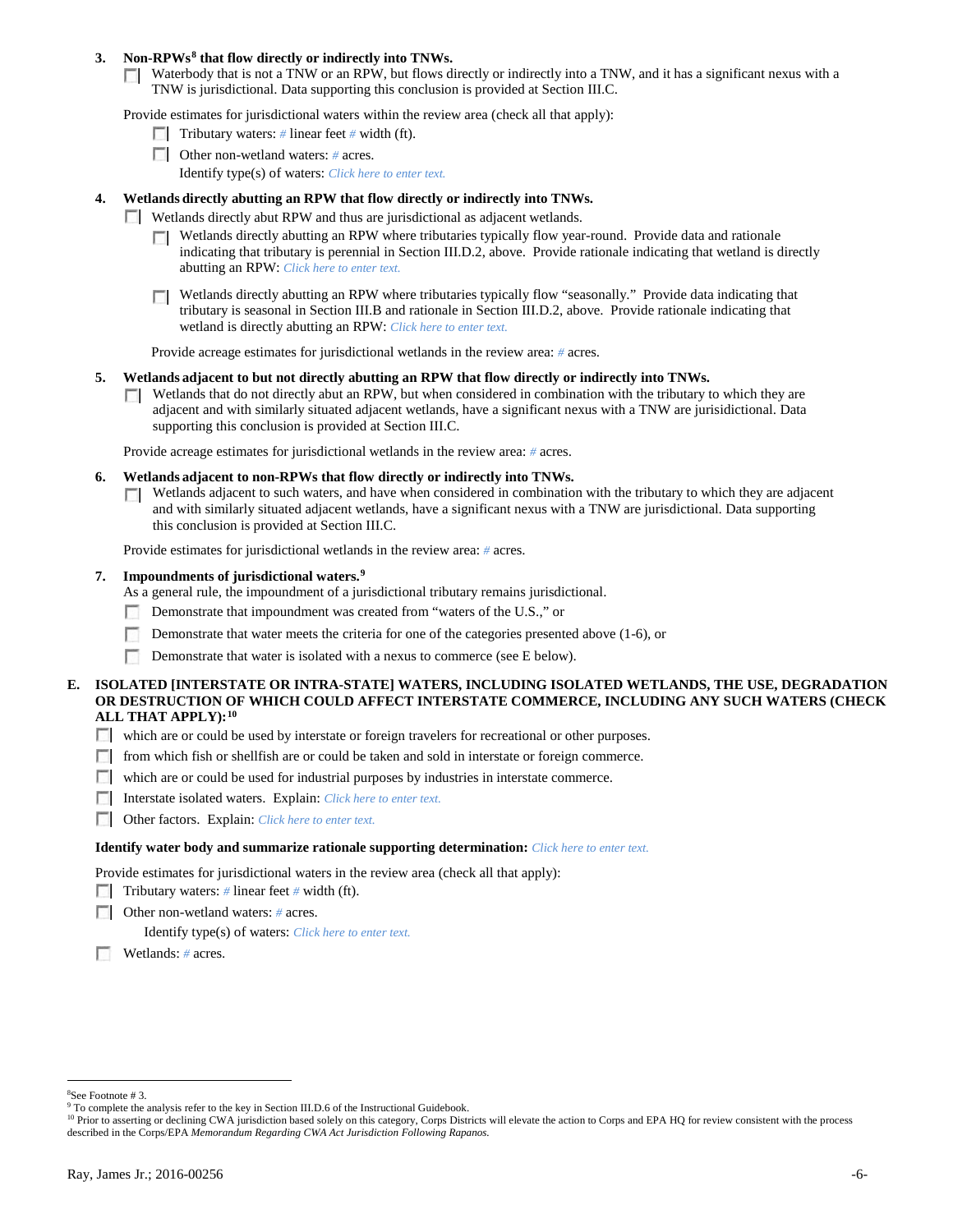| F. |                                                                                            | NON-JURISDICTIONAL WATERS, INCLUDING WETLANDS (CHECK ALL THAT APPLY):                                                                                                                                                                                                                                                     |  |  |  |  |  |
|----|--------------------------------------------------------------------------------------------|---------------------------------------------------------------------------------------------------------------------------------------------------------------------------------------------------------------------------------------------------------------------------------------------------------------------------|--|--|--|--|--|
|    |                                                                                            | If potential wetlands were assessed within the review area, these areas did not meet the criteria in the 1987 Corps of Engineers<br>Wetland Delineation Manual and/or appropriate Regional Supplements.                                                                                                                   |  |  |  |  |  |
|    | п                                                                                          | Review area included isolated waters with no substantial nexus to interstate (or foreign) commerce.<br>Prior to the Jan 2001 Supreme Court decision in "SWANCC," the review area would have been regulated based solely on the<br>"Migratory Bird Rule" (MBR).                                                            |  |  |  |  |  |
|    | L.                                                                                         | Waters do not meet the "Significant Nexus" standard, where such a finding is required for jurisdiction. Explain: Click here to enter text.                                                                                                                                                                                |  |  |  |  |  |
|    | г                                                                                          | Other: (explain, if not covered above): Click here to enter text.                                                                                                                                                                                                                                                         |  |  |  |  |  |
|    |                                                                                            | Provide acreage estimates for non-jurisdictional waters in the review area, where the sole potential basis of jurisdiction is the MBR factors<br>(i.e., presence of migratory birds, presence of endangered species, use of water for irrigated agriculture), using best professional judgment<br>(check all that apply): |  |  |  |  |  |
|    |                                                                                            | Non-wetland waters (i.e., rivers, streams): # linear feet # width (ft).                                                                                                                                                                                                                                                   |  |  |  |  |  |
|    |                                                                                            | Lakes/ponds: $# \, \text{acres.}$                                                                                                                                                                                                                                                                                         |  |  |  |  |  |
|    | Other non-wetland waters: # acres. List type of aquatic resource: Click here to enter text |                                                                                                                                                                                                                                                                                                                           |  |  |  |  |  |
|    | Wetlands: # acres.                                                                         |                                                                                                                                                                                                                                                                                                                           |  |  |  |  |  |
|    |                                                                                            | Provide acreage estimates for non-jurisdictional waters in the review area that do not meet the "Significant Nexus" standard, where such a<br>finding is required for jurisdiction (check all that apply):                                                                                                                |  |  |  |  |  |
|    |                                                                                            | Non-wetland waters (i.e., rivers, streams): $\#$ linear feet $\#$ width (ft).                                                                                                                                                                                                                                             |  |  |  |  |  |
|    |                                                                                            | Lakes/ponds: $# \, \text{acres.}$                                                                                                                                                                                                                                                                                         |  |  |  |  |  |
|    |                                                                                            | Other non-wetland waters: # acres. List type of aquatic resource: Click here to enter text                                                                                                                                                                                                                                |  |  |  |  |  |
|    |                                                                                            | Wetlands: # acres.                                                                                                                                                                                                                                                                                                        |  |  |  |  |  |
|    |                                                                                            | <b>SECTION IV: DATA SOURCES.</b>                                                                                                                                                                                                                                                                                          |  |  |  |  |  |
|    |                                                                                            | A. SUPPORTING DATA. Data reviewed for JD (check all that apply - checked items shall be included in case file and, where checked and<br>requested, appropriately reference sources below):<br>Maps, plans, plots or plat submitted by or on behalf of the applicant/consultant: Click here to enter text.                 |  |  |  |  |  |
|    |                                                                                            | Data sheets prepared/submitted by or on behalf of the applicant/consultant.                                                                                                                                                                                                                                               |  |  |  |  |  |
|    |                                                                                            | Office concurs with data sheets/delineation report.                                                                                                                                                                                                                                                                       |  |  |  |  |  |
|    |                                                                                            | Office does not concur with data sheets/delineation report.                                                                                                                                                                                                                                                               |  |  |  |  |  |
|    | $\sim$                                                                                     | Data sheets prepared by the Corps: Click here to enter text.                                                                                                                                                                                                                                                              |  |  |  |  |  |
|    |                                                                                            | Corps navigable waters' study: Click here to enter text.                                                                                                                                                                                                                                                                  |  |  |  |  |  |
|    |                                                                                            | U.S. Geological Survey Hydrologic Atlas: Click here to enter text.                                                                                                                                                                                                                                                        |  |  |  |  |  |
|    |                                                                                            | USGS NHD data.                                                                                                                                                                                                                                                                                                            |  |  |  |  |  |
|    |                                                                                            | USGS 8 and 12 digit HUC maps.                                                                                                                                                                                                                                                                                             |  |  |  |  |  |
|    | ⊽                                                                                          | U.S. Geological Survey map(s). Cite scale & quad name: 1:24000, West Danby, NY                                                                                                                                                                                                                                            |  |  |  |  |  |
|    | <b>COL</b>                                                                                 | USDA Natural Resources Conservation Service Soil Survey. Citation: Click here to enter text.                                                                                                                                                                                                                              |  |  |  |  |  |
|    | п                                                                                          | National wetlands inventory map(s). Cite name: Click here to enter text.                                                                                                                                                                                                                                                  |  |  |  |  |  |
|    | п                                                                                          | State/Local wetland inventory map(s): Click here to enter text.                                                                                                                                                                                                                                                           |  |  |  |  |  |
|    | п                                                                                          | FEMA/FIRM maps: Click here to enter text.                                                                                                                                                                                                                                                                                 |  |  |  |  |  |
|    | D                                                                                          | 100-year Floodplain Elevation is: Click here to enter text. (National Geodectic Vertical Datum of 1929)                                                                                                                                                                                                                   |  |  |  |  |  |
|    | ⊽                                                                                          | Photographs:     Aerial (Name & Date): Click here to enter text.                                                                                                                                                                                                                                                          |  |  |  |  |  |
|    | п                                                                                          | or $\overline{\smile}$ Other (Name & Date): Photographs submitted by applicant                                                                                                                                                                                                                                            |  |  |  |  |  |
|    | п                                                                                          | Previous determination(s). File no. and date of response letter: Click here to enter text.<br>Applicable/supporting case law: Click here to enter text.                                                                                                                                                                   |  |  |  |  |  |
|    | D<br>п                                                                                     | Applicable/supporting scientific literature: Click here to enter text.                                                                                                                                                                                                                                                    |  |  |  |  |  |
|    |                                                                                            | Other information (please specify): Click here to enter text.                                                                                                                                                                                                                                                             |  |  |  |  |  |
|    | п                                                                                          |                                                                                                                                                                                                                                                                                                                           |  |  |  |  |  |

# **B. ADDITIONAL COMMENTS TO SUPPORT JD:** *Click here to enter text.*